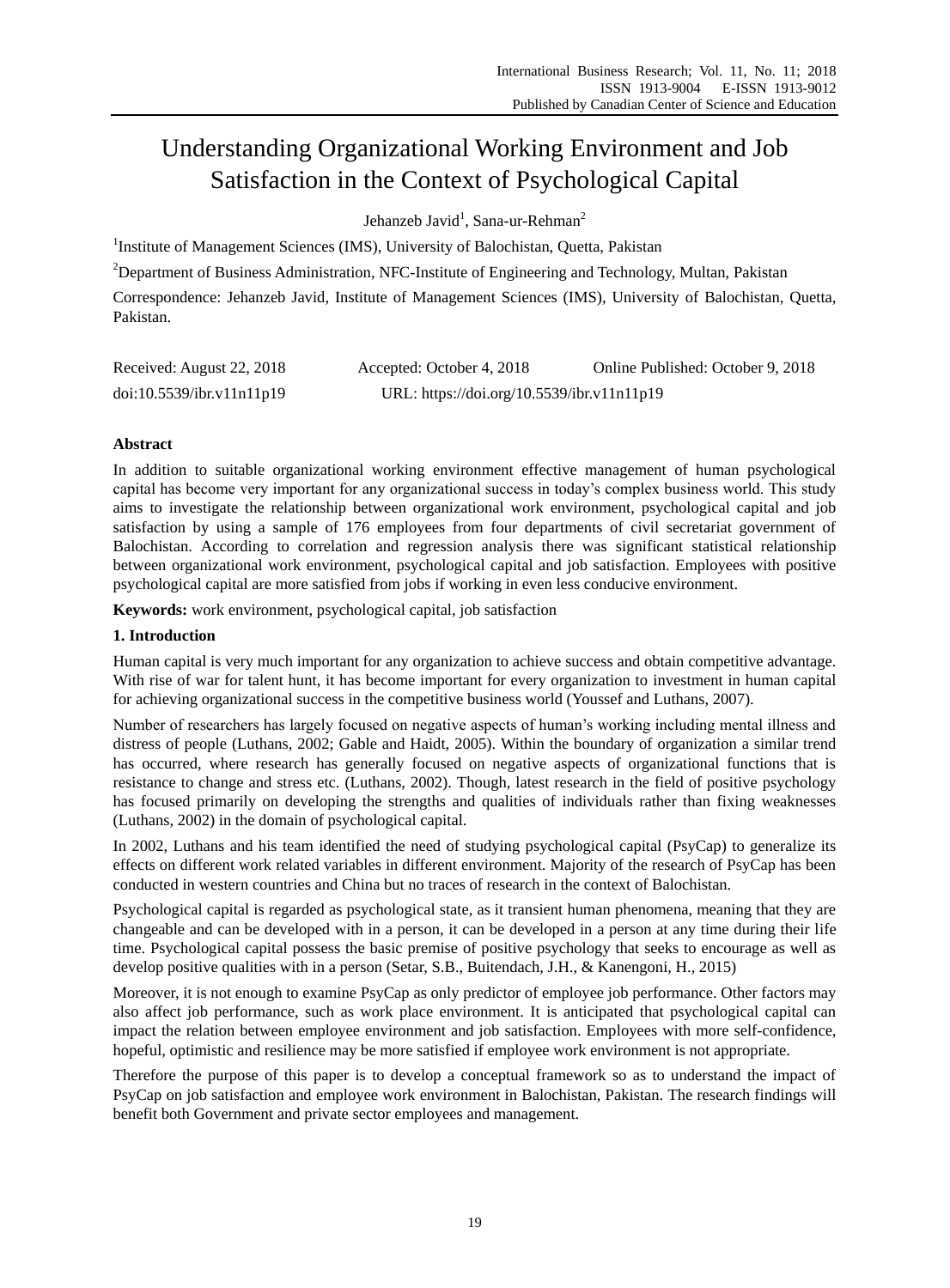## **2. Literature Review and Theoretical Framework**

## *2.1 Psychological Capital*

It is one's positive psychological state of development which consists of: (a) confidence (self-efficacy) to take challenging tasks and make necessary efforts to achieve it; (b) make positive attribution (optimism) about following today and in future; (c) resolute toward target and when needed, readdressing pathways to goal (hope) in order to be successful; and (d) power to bounce back and even beyond (resilience) to achieve target when contracted with problem. (Luthans, Youssef [2007\)](http://www.sajhrm.co.za/index.php/sajhrm/article/view/615/html#CIT0048_615).

Psychological capital is much more than traditional, social, human and economical capital. Economic capital traditionally focuses on tangible asset and finance (i.e. what you have), while human capital focuses on education, ideas and skills, (i.e. what you know).Social capital primarily focuses on relationships (i.e. who you know) while Psychological capital focuses on who you are and it focuses on self-efficacy optimism, hope and resilience (Luthans, Avolio, Avery & Norman, 2007).

In today's business world improvement brought about the resources creates competitive advantage. Although traditional means of competitions such as financial, technological and physical capitals are essential but capital such as human, social and psychological have its own implications (Luthans and Yousaff, 2007).Psychological capital is considered one of the most powerful mean in attaining the desired organizational goals and performance. Psychological capital is a faith in an individual to complete the work task when in risky situation. A person with high psychological capital will not be discouraged and rather will learn from failures, develop numbers of ways to achieve the desired goals and demonstrate everything in positive way with optimism. People with high level of efficacy have high level of self-confidence resulting in greater job satisfaction and better work behavior. People with high hope make better use of will power and thinking to achieve the goals, resulting in reduced job turnover. People with high optimism have positive expectations and attitude. Such people have high level of job satisfaction and reduced job turn over. Lastly people with high resilience know more about protective factors to resist against pressure situation and overcome the situation. Therefore, there is no doubt in saying that PsyCap positively influence the work behavior (Dirzyte, 2013)

Four dimensions of Psycap namely, self-efficacy, Hope, Resiliency, Optimism (Luthans & Youssef, 2007) are discussed as below.

## 2.1.1 Hope

Hope has been widely researched by Synder (2000) and his fellows. They define hope as positive motivational state that consists of activity (will power), pathway (way power) and goal components. The agency component involves having the motivation and will power to reach the preferred goal.

Hope is an idea that an individual can have an optimistic view of future outcomes (Snyder, 2000). Snyder's hope theory showed that the individual mind should be clear about their objectives, and they develop certain way for achieving those goals.

Hope has made remarkable contribution to +ve psychological capital and has very much importance in work place (Luthans and Jensen, 2002). However it is found that it has positive effect on employee commitment, job satisfaction and employee happiness at work. Hope also controls individual predictability and controllability (Snyder, 2000). Employees hope is very important for employee wellbeing.

Research also supports that there is positive relationship between hope and work place performance, and also between entrepreneurs' hope and satisfaction with business (Jensen and Luthans, 2002). It has been found that there is positive relationship between level of hope of organization leaders and profitability of their units as well as the satisfaction of employees (Luthans, Avolio, Avery & Norman, 2006).

In none-supportive organization, hope full employees become too much frustrated because they have energy but not able to use that energy. Their satisfaction and commitment decreases with time may create negative impact on performance (Allen and Meyer, 1990).

## 2.1.2 Optimism

Optimism is most concerned with positive psychology in general than other concepts (Luthans, 2010). According to Seligman, (2002) optimism is not to expect good things to come in your way but to countering the problems with confidence and higher level of personal ability. Seligman definition comes from attribution theory in terms of two key dimensions that is good and bad events, permanence and pervasiveness. In short, optimist people take bad events as being only short-term, while pessimist people take bad events as being lasting. Optimists consider failure, bad luck or bad happenings as not their fault, pessimist people on the other hand consider the failure, bad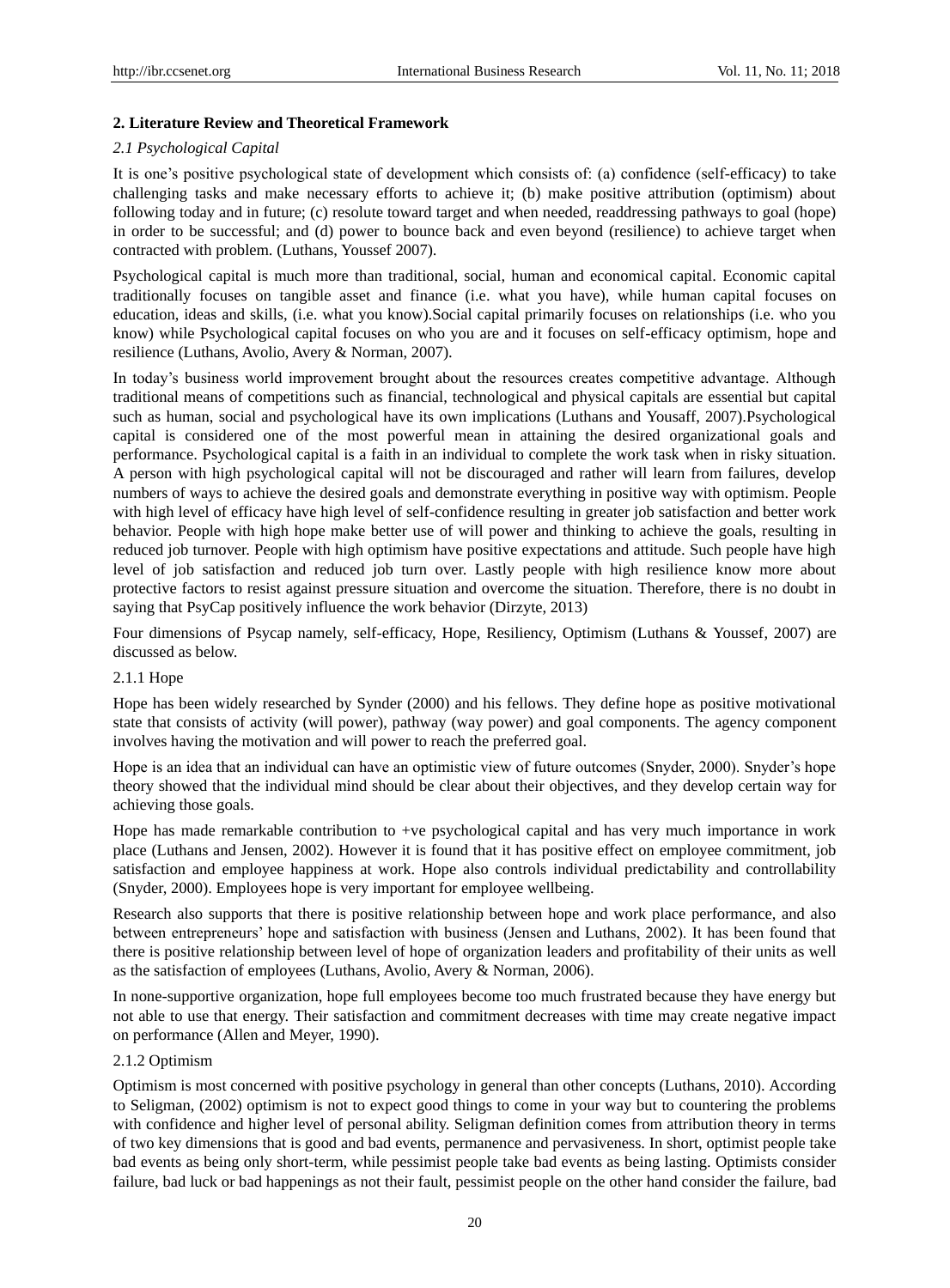incident bad luck as their own fault (Luthans and Church, 2002).If optimism is high one consider positive events to be internal and permanent on the other side negative events as external and temporary. More precisely, it is about having confidence in yourself and in your capability to recover situation.

In Psychological capital optimism is an explanatory style that features positive events to a person's permanent generality, while negative events are features in term of temporary external as well as specific situation aspect. According to these definitions optimist can take full credit for happiness in his life viewing events as being in control and expecting to continue in future as well. It can be further explained that optimist employees receiving positive feedback from boss will attribute it to work ethics and always ensure to work hard in regular manner at job.

According to research optimism is positively related with favorable out comes that includes work performance (Luthans & Avoilo, 2006). According to Seligman, (2002) optimism is negatively related with emotions, irrational, shallow and misleading illusions. Optimist employees take charge and control of own destiny. According to past research highly optimist leaders are more effective in term of decision, use information and act according to situation (Staw and Barsade, 1993). Organizational leaders having high level of optimism are usually more risk taker, flexible, use the information wisely, and take calculated and necessary risk (Luthans, Avery, Avolio, Norman & Combs, 2006).

## 2.1.3 Self-efficacy

Self-efficacy is higher order construct of Psychological Capital (Luthans, Avery, Avolio, Norman & Combs, 2006). Self-efficacy is defined as the ones belief about his abilities to organize the motivation, intellectual resources and ways of action needed to effectively accomplish a specific task. Self-efficacy is defined as people confidence in his abilities to increase the motivation, utilize resources and necessary actions to be taken to perform specific tasks (Luthans, Avery, Avolio, Norman & Combs, 2006). However, Bandura (1997) uses the word confidence as conceptually subordinate to efficacy, especially in positive psychology the both terms are used interchangeably, being confidence most commonly used in today's world. People with high self-efficacy have some attributes, such as, setting high and difficult targets for themselves, ready to take challenges, internally motivated, putting necessary efforts to complete targets when in difficulties. People with high efficacy don't depend on others to set goal for them instead they set goals for themselves. They high light deficiencies by repeatedly setting challenging goals for themselves. Negative feed backs, setbacks and failures can be very dangerous for people with low efficacy.

In past research the relationship between efficacy and work performance has been established. Luthans, Avery, Avolio, Norman & Combs, 2006) research explains a positive correlation between efficacy and work performance. Moreover, large scale analysis explains a strong bonding between efficacy, motivation and employee performance.

#### 2.1.4 Resilience

Resilience is one's ability to control his environment with success in order to be protective from the negative or adverse events. Luthans, (2002) defines it as people's ability to bounce back from negative circumstances. After facing stressful situation and bad events resilient people become strong enough to manage resources for resolving the problems.

Research by Masten (2001), indicates that resilience comes from every day magic of ordinary and normative human resource that are helpful for promoting competencies in employees. He categorized these factors into three areas namely; assets, risk and influence process. Firstly, asset factor is such which has effect on individual resilience if it's not present, such as sound home condition and education. Secondly, risk factor is such that bring decreased level of resilience and occurs at micro and macro level (Luthans, Avery, Avolio & Norman, 2006). At micro level they are internal such as bad home environment and at macro level they are external such as poor economic conditions.

Past research indicates that there is positive relation between work place performance and resilience (Luthans and Youseef, 2007). The concept of resilience is very important in today's work place, which is associated with increased competitive advantage.

Employees and managers today recognize that organizations are looking for top performer, who can learn and grow through difficult situations, and can bounce back from difficult situations (Hamel and Valikangas, 2003). Bouncing back to initial point is not much sufficient now, such employee cannot full fill organization rapid growing expectations. Psychological capital is not only coping in difficult time, it is a proactive approach leads to positive gain. The proactive approach of resiliency, as power to overcome the bad situation and bounce back,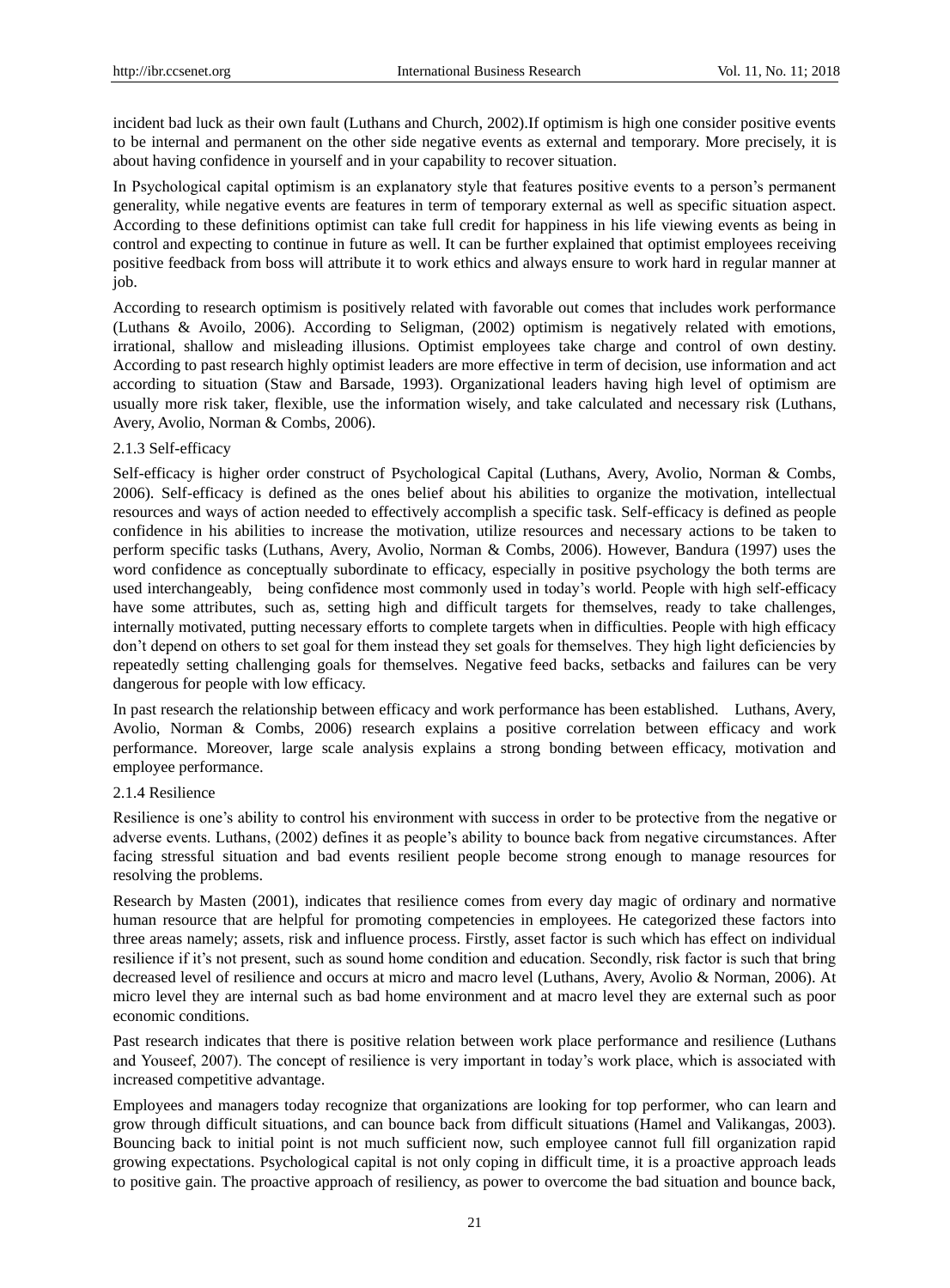getting new knowledge and experience, strong relations with others and also gets the meaning in life.

#### *2.2 Job Satisfaction*

Job satisfaction is defined as employee satisfaction level regarding their job and work condition (Wageeh Nafei, 2015). Job satisfaction and Commitment are the two most researched work attitudes in organizational psychology. Robbins (1994) has defined job satisfaction as a positive feeling about one's job resulting from an assessment of its characteristics. Job satisfaction focus on overall positive emotions an employee has toward his job while other measures of job satisfaction are feature specific. This means that job satisfaction is measured in terms of features such as pay or working conditions (Fisher et al., 2003).

Job satisfaction is the degree to which a person is happy with job in a way that he is happily willing to perform his duties at an optimum level (Hoffman & Miller, 2013). It can be further defined as ones' favorable and positive attitudes toward their job (Armstrong, 2006). Job satisfaction is sum of collection of beliefs as well as feelings of an employee towards their present job.

Employees, who tends to have high level of job satisfaction, are very punctual on job duties, remains less absent from work, have increased productivity and very much emotionally satisfied. Such employees have very high commitment to jobs and with the organization.

#### *2.3 Workplace Environment*

According to Duncan (1972), organizational work environment is defined as "Physical as well social factors taken into consideration in the decision making process by the employees in an organization". According to Duncan both physical and social factors explain external and internal environment of an organization. His work, based on the findings of Rice (1963), focuses on only organizational internal working environment. Dill (1958), introduces task environment as a part of external factors which he feels are very important in organizational goal settings.

Lindsay & Rue, (1982) tries to explore various effects of organizational work environment on long term planning. According to him organizations try to adopt long term planning as instability of organization working environment increases. There are various external factors that force organization to change its strategic planning as well as its implementation.

#### *2.4 Organizational Work Environment and Job Satisfaction*

The relationship between organizational work environment and job satisfaction has gained much importance with the passage of time. According to a Danish study a firm may increase its production by improving physical dimensions of work environment that is internal climate of the organization.

Herzberg et al, (1959) established a motivation model for job satisfaction. According to him job related factors can be divided into two categories that is hygiene factors and motivational factors. Hygiene factors, such as, interpersonal relations, supervision, and conducive work environment etc. are very important to employees and lack of such may lead to dissatisfaction. On the other hand motivational factors are those having long term effect as they create positive feeling towards job. In the absence of hygiene factors i.e., work conditions, job security, interpersonal relations and salary etc. the employee's dissatisfaction chances are increased.

Sell & Cleal, (2011) study job satisfaction with integrating economic and work environment variables. They analyze the reaction of employees in hazardous environment with high level of monetary benefits and nonhazardous environment with low financial benefits. The research reveals that work environment have direct impact on employee job satisfaction. Stable working conditions are very important for job satisfaction. If employees work under adverse work conditions, it may cause dissatisfaction and may lead to increased turnover. Productivity of employees as well as of organization increases through healthy work environment. On the basis of existing literature, this study examines the relation between work environment and employee job satisfaction to test the following hypotheses:

H1: Good organizational working environment has favorable relation with employee's job satisfaction.

## *2.5 Psychological Capital and Job Satisfaction*

Previous research about PsyCap has shown a positive relation with employee job satisfaction. According to Luthans (2007), Psychological Capital explains state like character reflected through +ve appraisal of situations and chances of success based on motivated efforts and persistence. With reference to job satisfaction one should expect that employees with higher level of psychological capital complete tasks in more +ve way and therefore are very much satisfied with their work situation.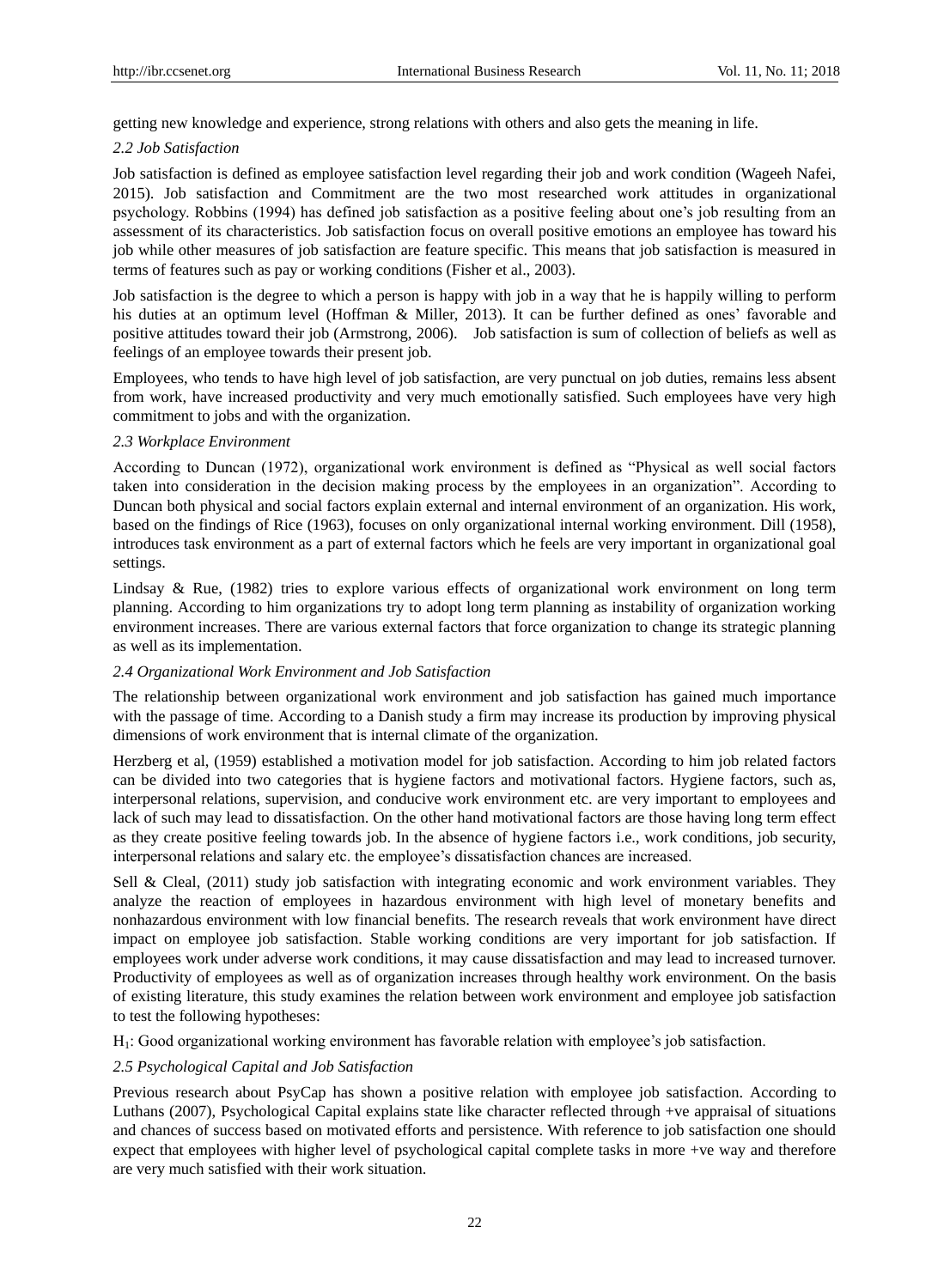According to Luthans, (2007) many factors constituting psychological capital positively relate with job satisfaction and also with some other constructs, such as, employee performance and employee commitment. In addition to this, resiliency increases employee job satisfaction as employee bounce back from bad situation.It creates sense of satisfaction organizational commitment, increased social capital as well as increased performance.

Research also supports a +ve relationship between hope and work place performance, and also between entrepreneur's hope and satisfaction (Jensen and Luthans, 2002). It has been found that there is a +ve relationship between level of hope of organization leaders and profitability of their units as well as the satisfaction of their employees. In non-supportive organization where work environment is not suitable for employees, hopeful employees become too much frustrated because they have energy but unable to use it. Their satisfaction and commitment decreases over time and may create -ve impact on performance (Allen and Meyer, 1990).

Based on above discussion we propose following hypothesis about psychological capital effecting employee job satisfaction.

H2: Psychological capital has positive relation with job satisfaction

Individual with high level of PsyCap exhibits high level of confidence for achieving tasks and also achieve high level of job outcomes (Bandura, 1997). Self-efficacy as a component of PsyCap acts as moderator and weakens the effect of challenging job routine being an internal environmental factor.

Employees' psychological capital when considered in a certain work environment provide support to job satisfaction by fulfilling deficiencies of one resource or another and also help the individual to successfully adapt the challenging situation (Youssef and Luthans, 2007; Luthans, Norman, Avolio & Avery, 2008). Development of PsyCap is likely to favor employee commitment and job satisfaction as it moderates the relation between organizational work environment and job satisfaction. Employees with high PsyCap can cope effectively with difficult work conditions hence creates satisfaction. Lorenz, Putz & Heinitz (2016) describes that employees who are more hopeful and efficacious are more satisfied with their jobs as a result of their better performance. Such employees are more confident to persist, accept challenges and put effort into achieving their goals.

Self-efficacy has +ve relation with employee performance and job satisfaction. Many researchers have described the relationship between self efficacy and job satisfaction as an outcome. Employee with high efficacy and optimism easily cope with difficult work conditions leading to grater satisfaction. According to Setar, S.B., Buitendach, J.H., & Kanengoni, H. (2015) PsyCap adheres to the basic premise of +ve psychology, which seeks to encourage and develop +ve qualities within a person. This positive attribute acts as a moderator to the impact of employee work environment on job satisfaction. If employees' work environment is not even conducive, employee with high psychological capabilities may cope up situation with ease resulting in high performance and job satisfaction.

Based on such arguments, we anticipate that when individuals have difficult or unsupportive work environment their psychological capital may help them to successfully reduce the stress there by reducing the influence of difficult work environment on outcomes. Subsequently we hypothesize that:

H3: PsyCap moderates the impact of working environment on job satisfaction

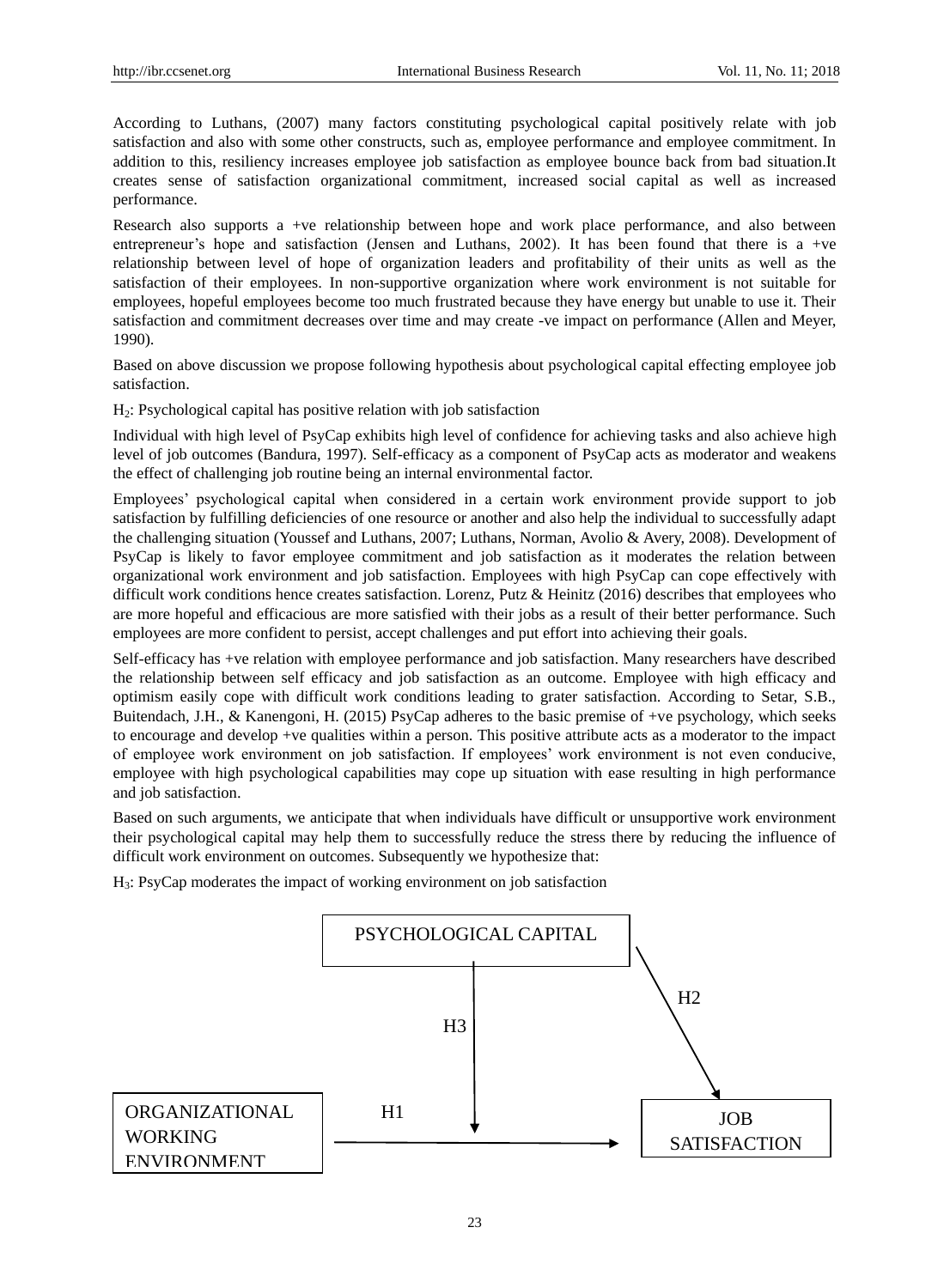### **3. Methodology**

This quantitative research has targeted middle level employees of Government departments of Balochistan Civil Secretariat (finance, education, health, planning and development) stationed in Quetta a provincial capital of Balochistan of Pakistan. Targeted population of all Government secretariat employees is approximately 417. The primary data was collected from 201 employees at confidence level of 95% with margin error of 5% (aged 18-60 years) through questionnaire by using convenience and snow ball sampling technique resulting in 88% (n-176) response rate.

After detailed literature review regarding the variables of interest, researcher used past valid scales at 5 category levels with 1 representing strongly disagree to 5 strongly agree. Psychological Capital (Hope, Self-efficacy, Optimism and Resilience) was measured with four items proposed by (Luthans, F., Avolio, B., Avey,J., Norman, S. (2006). They determines the internal consistency of such variables as Hope  $\alpha=0.72$ , Efficacy  $\alpha=0.87$ , optimism  $\alpha$ =0.78 and Resilience  $\alpha$ =0.72 with overall internal consistency of PsyCap questions  $\alpha$ =0.91 (Luthans et al, 2010). Questionnaire was all about asking the participants regarding their views about current job and organizational working environment.

Employee working environment is measured by scales developed by Mohapatra and Srivastava (2003) with alpha coefficient 0.86.Job satisfaction scale includes both extrinsic as well as intrinsic aspects of job satisfaction by Griffin, Patterson and West, (2001) with reliability value of 0.92.

#### *3.1 Data Analysis and Results*

Data was analyzed by IBM SPSS version 16 for detailed analysis. Correlation analysis was used in order to find the direction and strength of the relation between independent variables (organizational working environment and psychological capital) and dependent variables (job satisfaction).While regression was used to find the dependency and interaction effect among variables. Table 1 and 2 show participants' characteristics and description about variables under study.

| Variables   |                          | F  | %age  |
|-------------|--------------------------|----|-------|
| Departments | Finance                  | 45 | 25.56 |
|             | Education                | 58 | 32.95 |
|             | Planning and Development | 37 | 21.02 |
|             | Health                   | 36 | 20.45 |
| Age         | 20-30                    | 49 | 27.84 |
|             | $31-40$                  | 79 | 44.88 |
|             | $41 - 50$                | 29 | 16.47 |
|             | 50 and above             | 19 | 10.79 |
| Tenure      | Less than 1 year         | 17 | 9.66  |
|             | 1 year to 5 year         | 59 | 33.52 |
|             | 5 year to 10 year        | 61 | 34.66 |
|             | More than 10 year        | 39 | 22.16 |

## Table 1. Characteristics of participants

f = frequency,  $N = 176$ 

Variables were tested for checking the normality through kurtosis and skewness coefficients. For full filling normality assumption the value of kurtosis and skewness must be lie between -1 to +1. Kurtosis and skewness coefficients clearly explains that all the dependent as well as independent variables lies with in the  $-1$  to  $+1$  range as shown in Table. 2.

|                         | Mean | <b>SD</b> | <b>Skewness</b> | <b>Kurtosis</b> |  |
|-------------------------|------|-----------|-----------------|-----------------|--|
| Hope                    | 3.99 | 0.54      | $-0.429$        | $-0.648$        |  |
| <b>Efficacy</b>         | 3.66 | 0.52      | $-0.384$        | $-0.513$        |  |
| Optimism                | 3.76 | 0.51      | $-0.494$        | 0.181           |  |
| <b>Resilience</b>       | 3.50 | 0.51      | $-0.188$        | $-0.447$        |  |
| P <sub>SY</sub> Cap     | 3.73 | 0.41      | $-0.422$        | $-0.634$        |  |
| <b>OWE</b>              | 3.57 | 0.57      | $-0.023$        | $-0.453$        |  |
| <b>Job</b> satisfaction | 3.50 | 0.56      | 0.099           | $-0.392$        |  |

Table 2. Descriptive Statistics

Value of Cronbach alpha 0.7 and above is considered acceptable for internal reliability (Nunally, 1978). Values of Cronbach's alphas of all three scales are above 0.7 as shown diagonally in Table 3, with acceptable range of Correlation coefficients.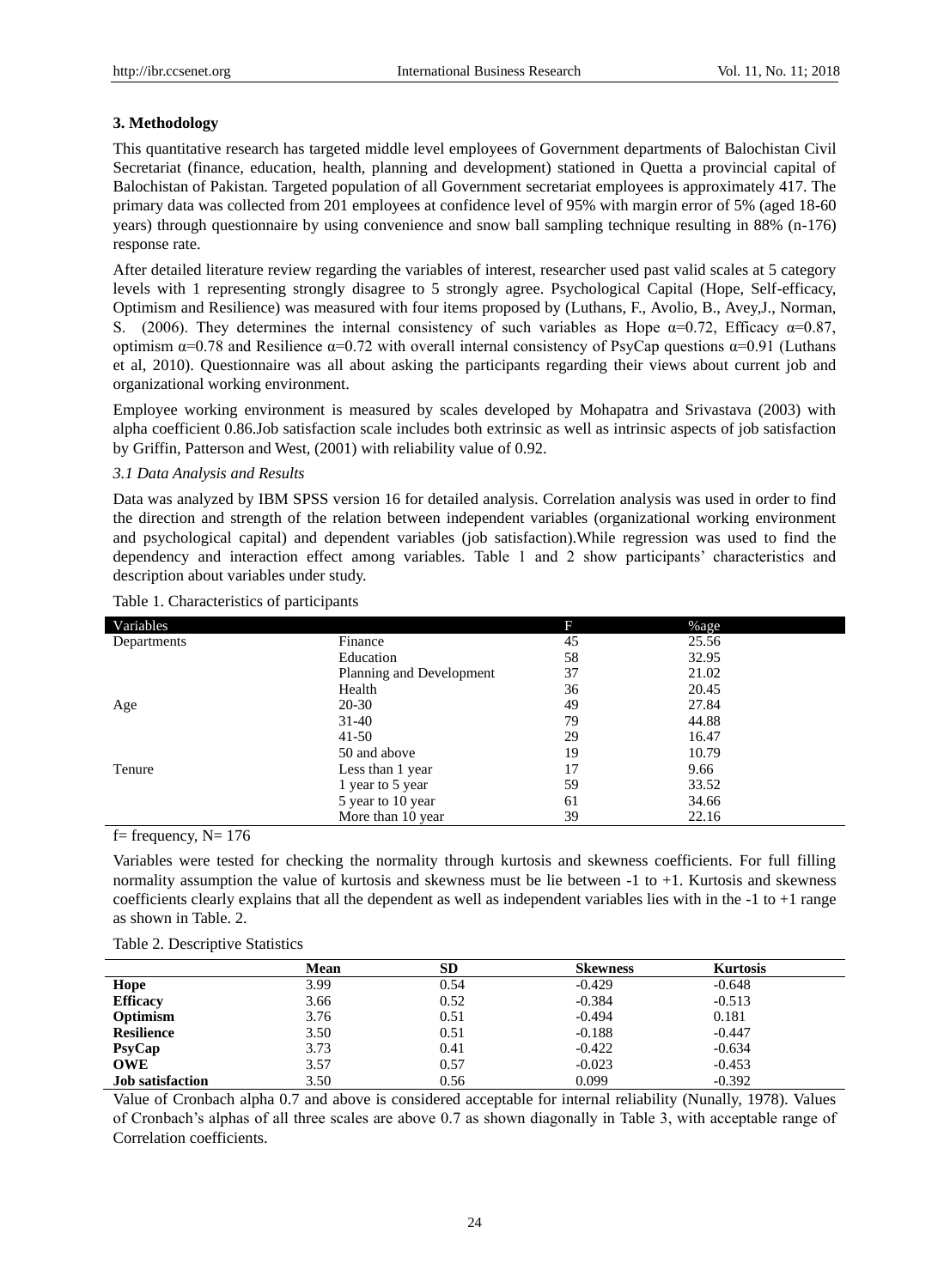#### Table 3. Pearson Correlation Coefficient

|            | PsvCap <sub>1</sub> | OWE        | JS    |
|------------|---------------------|------------|-------|
| PsyCap     | 0.915               |            |       |
| <b>OWE</b> | $0.549**$           | 0.832      |       |
| JS         | $0.492**$           | $0.506***$ | 0.884 |

 $(PsyCap = Psychology)$ capital, OWE= organizational working environment, JS= job satisfaction)

In this study the first research hypothesis was about the relation between organizational working environment and the dependent variable job satisfaction? Correlation coefficient for organizational working environment and job satisfaction 0.506 is significant i.e.  $(p = 0.000)$ . We can say that a statistically significant correlation exists between organizational working environment and job satisfaction. Regression analysis shows significant (*p* = 0.000) dependency (b= 0.493) and the value of  $\mathbb{R}^2$  (0.256) mentions for approximately 25% of variance perceived job satisfaction is explained by organizational working environment, hence proving  $H_1$ .

H<sup>2</sup> was about the relation between psychological capital and the dependent variable job satisfaction. Correlation test shows the significance (0.000) relationship ( $r = 0.49$ ) between psychological capital and job satisfaction for  $(N = 176)$ . It means that variation in job satisfaction is significantly related with psychological capital. Entry of Psychological Capital in second model of the regression analysis produced  $b = 0.224$  significant (0.000) variation in perceived job satisfaction ( $R^2$ =0.154) as shown in Table 5, hence proving  $H_2$ .

|               | Model 1      | <b>Model 2</b> | <b>Model 3</b> | <b>Model 4</b>          |
|---------------|--------------|----------------|----------------|-------------------------|
| Constant      | 1.740<br>*** | 1.500          | 1.217<br>***   | 2.231<br>***            |
|               | 0.493        |                | 0.405          | 0.401                   |
| <b>OWE</b>    | (0.064)      |                | (0.075)<br>*** | $(0.07)$ <sub>***</sub> |
|               |              | ***<br>0.536   | 0.224          | 0.124                   |
| <b>PsyCap</b> |              | (0.095)        | (0.106)        | (0.169)<br>***          |
|               |              |                |                | 0.094                   |
| OWE x PsyCap  |              |                |                | (0.011)                 |
| $R^2$         | 0.256        | 0.154          | 0.27           | 0.28                    |

Table 4. Regression Analysis

*Note.* Job Satisfaction dependent variable for all models.

In order to analyze the moderating effect of psychological capital on organizational working environment and job satisfaction the interaction term of organizational working environment and psychological capital were calculated in the form of multiple regressions as shown in Model 4 of Table 5. The coefficient of interaction term  $(b_3 = 0.094)$  shows that a unit change in the effect of  $X_1$  (work environment) as  $X_2$  (Psychological capital) changes is significant (*P*= 0.000). The b<sub>1</sub> and b<sub>2</sub> coefficients in Model 4 represents the effect of  $X_1 \& X_2$  (Work environment and Psychological capital) respectively, when the other independent variable is zero. If we compare Model 4 with Model 3 (an unmoderated equation) the value of  $\mathbb{R}^2$  increases, showing the moderating effect at work hence proving  $H_3$ .

To summarize the findings of the study PsyCap dimensions, organizational work environment and job satisfaction have positive relation. The same is indicated by Luthans, (2010) that many factors constituting psychological capital are positively related with job satisfaction and also with some other constructs such as employee performance and employee commitment. Organizational work environment and job satisfaction is also positively related as described by Bakotic and Babic, (2013). Stable working condition is very important for job satisfaction otherwise employee turnover may increase.

## **4. Conclusion**

The results obtained during this study have theoretical as well as practical implications for managers and organizations. Findings show that suitable work environment are most important for employee work related attitude. If employees have high psychological capital it adds in employee's commitment leading towards job satisfaction. The role of work environment is important for the growth and development of employee, as they feel safe and committed to work and to the organization resulting in greater employee satisfaction.

Psychological capital involvement contains training activities that take place outside work place. In addition, employees' commitment is very important for organization in today's world. Employees are the life blood of any organization. Organizations don't want to lose employees on regular basis as it creates problem for their survival. Organizations by providing suitable and stable working conditions attract proper employees for the organizations.

It is recommended therefore that organization should implement healthy working environment for the employees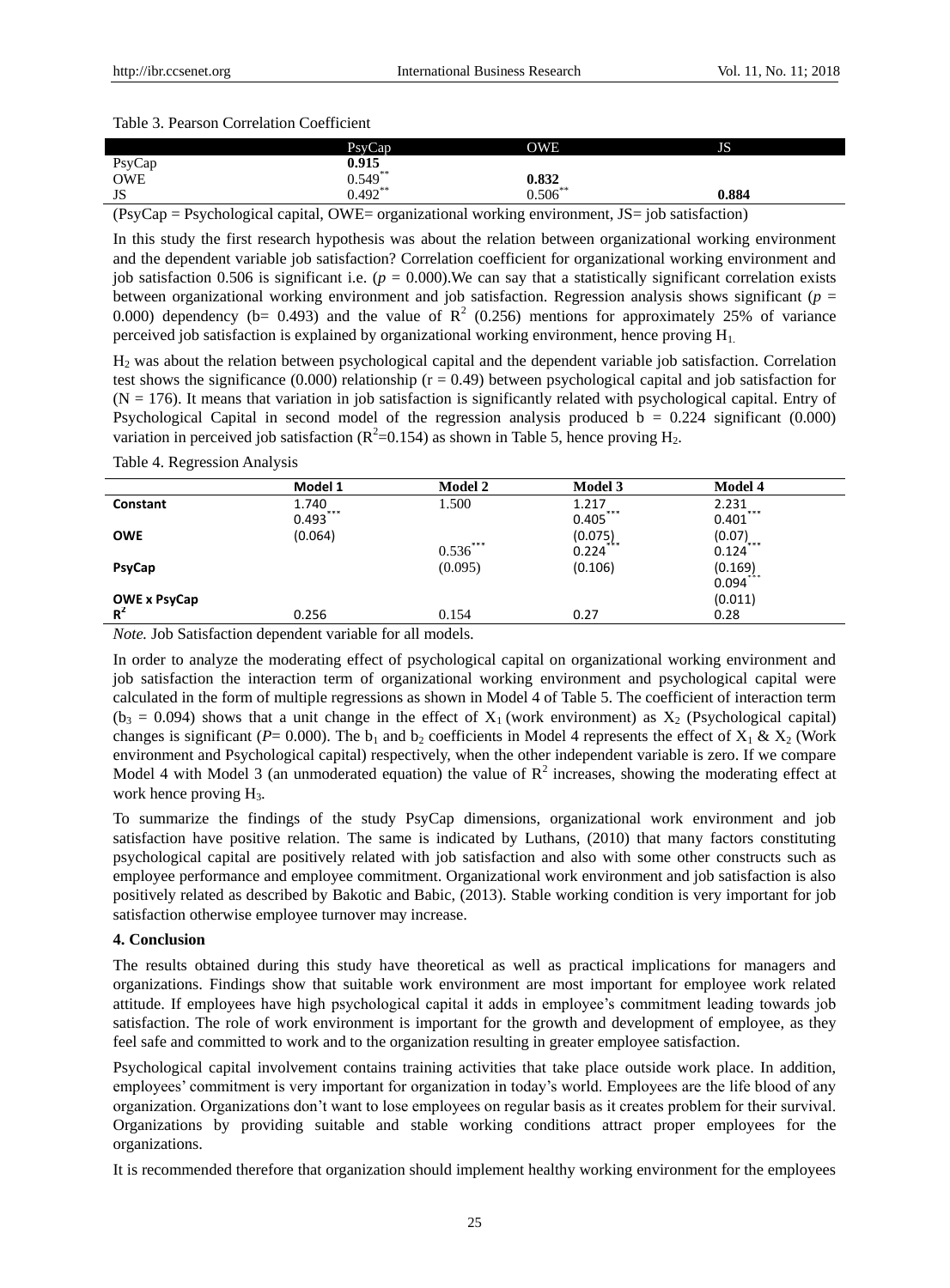in order to improved employee commitment and job satisfaction. Findings from this research would have many practical implications. Employees with high hope, optimism, efficacious, and resilient may be more confident to face dynamic environment. Beside investment in human capital other implication is the effective utilization of employees PsyCap to improve work performance.

Generalizability of this study could be a limitation as respondent were only from a government sector of a particular province. To establish generalizability further studies could be conducted on different areas. Future research can also be look into the effect of Psycap on other behaviors such as work place stress and deviant behaviors.

#### **References**

- Armstrong, M. (2006). A Handbook of Human resource Management Practice, Kogan Page Publishing, London, vol. 10, 264.
- Avolio, B. J., & Luthans, F. (2006). The high impact leader: Moments matter in accelerating Authentic leadership development. New York: McGraw-Hill.
- Bandura, A. (1997). Self-efficacy: The Exercise of Control. Freeman, New York. http://samples.jbpub.com/9781449689742/Chapter2.pdf
- De Cenzo, D. A., & Robbins, S. P. (1994). *Human Resource Management: Concepts & Practices, 4,* 325-345, 409-441.
- Dirzyte, A. (2013). Research on positivity and psychological capital at science and study institutions in the USA, *7*(3), 389-395. <https://doi.org/10.13165/IE-13-7-3-09>
- Fisher, D. J., Katz, L. A., Miller, K., & Thatcher, A. (2003). South Africa at work: Apply Psychology to organizations, Published by U.S.A.: Witwatersrand University Press.
- Fred, L., Steven, M. N., Bruce, J. A., & James, B. A. (2008). The Mediating Role of Psychological Capital in the Supportive Organizational Climate–Employee Performance Relationship. *Journal of Organizational Behavior, 28,* 219-238.<https://doi.org/10.1002/job.373>
- Gable, S. L., & Haidt, J. (2005). What (and why) is positive psychology? *Review of General Psychology, 9*(2), 103-110. https://doi.org/10.1037/1089-2680.9.2.103
- Hamel, G., & Välikangas, L. (2003). The Quest for Resilience. *Harvard Business Review, 81,* 52-63. https://hbr.org/2003/09/the-quest-for-resilience
- Herzberg, F., Mausner, B., &Snyderman, B. B. (1959). The motivation to work. New York: Wiley, pp. 157. <http://garfield.library.upenn.edu/classics1984/A1984SP02300001.pdf>
- Hoffman, E. M. (2003). Psychological evaluation of employees, GWP.
- Jensen and Luthans. (2002). Hope: A new positive strength for human resource development. .*Human Resource [Development Review,](https://www.researchgate.net/journal/1552-6712_Human_Resource_Development_Review) 1*(3), 304-322. https://doi.org/10.1177/1534484302013003
- Lea, S., & Bryan, C. (2011). ["Job Satisfaction, Work Environment, and Rewards: Motivational Theory](https://ideas.repec.org/a/bla/labour/v25y2011i1p1-23.html)  [Revisited.](https://ideas.repec.org/a/bla/labour/v25y2011i1p1-23.html)" *[LABOUR,](https://ideas.repec.org/s/bla/labour.html) CEIS, 25*(1), 1-23.<https://doi.org/10.1111/j.1467-9914.2010.00496.x>
- Lorenz, T., Beer, C., Pütz, J., & Heinitz, K. (2016). Measuring Psychological Capital: Construction and Validation of the Compound PsyCap Scale, Vol. 11(4). https://doi.org[/10.1371/journal.pone.0152892](https://doi.org/10.1371/journal.pone.0152892)
- Luthans, F., & Church, A. (2002) Positive Organizational Behavior: Developing and Managing Psychological Strengths. *Academy of Management, 16,* 57-75.
- Luthans, F., Avey, J. B., Avolio, B. J., Norman, S. M., & Combs, G. J. (2006). Psychological Capital development: Toward a micro-intervention. *Journal of Organizational Behavior, 27,* 387-393. <https://doi.org/10.1002/job.373>
- Luthans, F., Avey,. B. J., Ronda, M. S., & Noel, F. P. (2010). Impact of positive psychological capital on employee wellbeing over time. *Journal of Occupational Health, 15*(1), 17-28.
- Luthans, F., Avolio, B. J., Avey, J. B., & Norman, S. M. (2007). Psychological capital: Measurement and relationship with performance and satisfaction (Working Paper No. 2006–1).Gallup Leadership Institute, University of Nebraska–Lincoln. <https://doi.org/10.1111/j.1744-6570.2007.00083.x>
- Mark, A. G., Malcolm, G. P., & Micheal, A. W. (2001). Job Satisfaction and team work: the role of supervisor support. Journal of Organizational Behavior. https://doi.org/10.1002/job.101